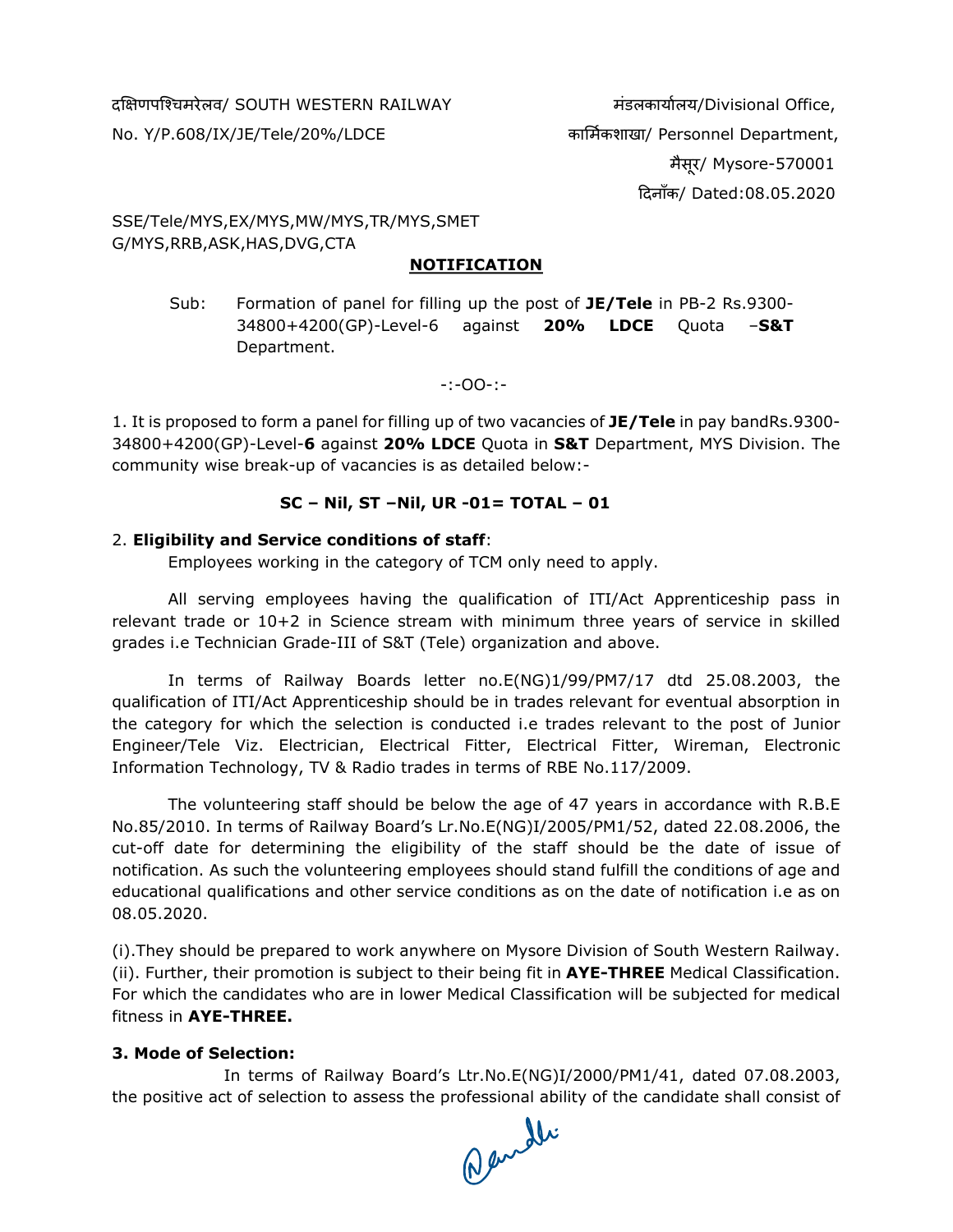written test only. The candidate has to obtain a minimum of **60%** marks in professional ability, i.e.in written examination, for being considered for further selection process of perusal of service record and APARs. The post of Junior Engineer being classified as "Safety Category post", there is no relaxation in qualifying marks to employees belonging to the category of SC/ST and hence they are also required to secure 60% marks in the written examination.

**4. Syllabus**: The Syllabus prescribed for selection to the post of **JE/Tele** against **20%** LDCE Quota is enclosed as Annexure-'II'.

# **5. Procedure for written examination:**

In terms of Railway Bd's LtrNo.E(NG) I/2018/PM/I/4 & RBE.No.196/2018 dtd 14.12.2018& RBE No.194/2019.

1) The question paper will henceforth be 100% objective type.

2) All the questions will be of multiple choices only.

3) There will be no negative marking in selection against departmental quota where panel is arranged in the order of seniority from those qualified.

## **6. Date of Examination:**

The date, venue and time of examination will be intimated separately. However, it is to be advised to the employees listed in Annexure-I and II that they should be in readiness to appear for the examination, at a short notice.

## **7. Supplementary Examination:**

A supplementary examination will be held to the employees who have remained absent themselves from the main examination in the following circumstances with the approval of competent authority-

(i) Administration's failure to relieve the employees in time for examination/ late intimation of the date of test etc.

(ii) Sickness of the candidate or other reason over which the employee has no control. Unavoidable absence will not, however, include absence to attend wedding or similar function or absence over which he/she has control. Sickness should be certified by Railway Medical Officer.

#### **8. Procedure for drawal of Panel**:

In terms of Railway Board's Lr.No.E(NG)I-2008/PM7/4 SLP, dated 19.06.2009,the final panel shall be drawn in the order of merit based on aggregate marks of 'Professional ability' and 'Records of service' since the zone of consideration is not confined to three times the number of staff to be empanelled. However, a candidate must secure a minimum of 60% marks in the 'Professional ability' and 60% marks in the aggregate for being placed on the panel and final empanelment is subject to the availability of vacancies.

# **9. Additional Information for guidance to the staff:**

The apportionment of marks under the head of 'Professional ability' and 'Record of service' is 85 & 15 respectively to assess the suitability of the candidates for considering for empanelment to the post of Junior Engineer.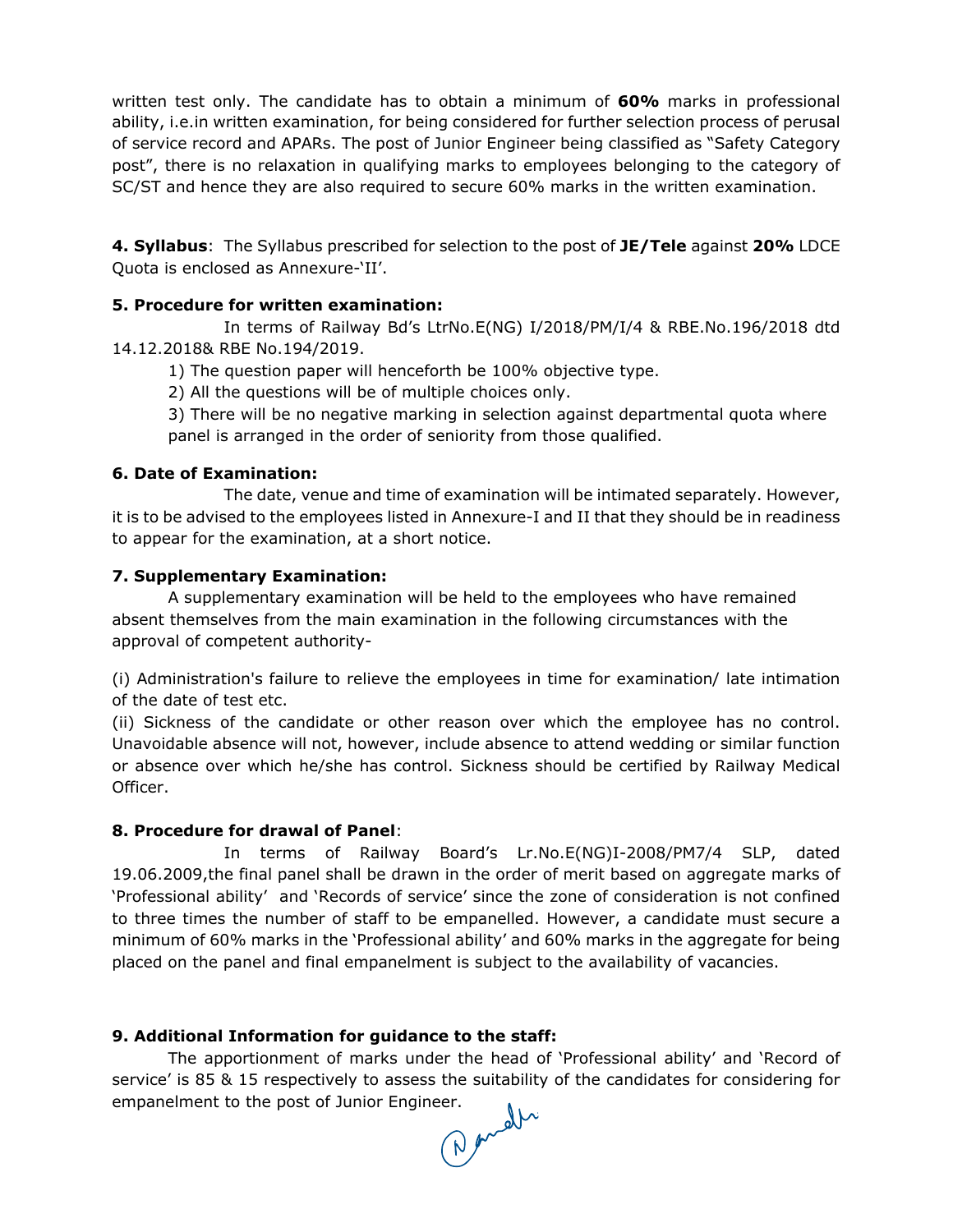The assessment under 'Professional ability' will be based on the marks secured by the individual employee in the written examination held as part of selection.

The apportionment of 15 marks under the head of 'Record of Service' will be assessed as per the entries available in the Service Register with respect to the educational qualifications, awards & punishments.

## **11. Notifying to the staff**:

In terms of Railway Board instructions, the Senior Subordinate/Supervisor concerned has to furnish a certificate that the eligible candidates were duly notified of the test and asked to submit their applications duly giving their willingness and forward the same toSr.DPO/MYS. It should be the personal responsibility of the Senior Subordinate/Supervisor to complete the formality in this respect. It is further advised that any other communication received in respect of the selection should invariably be intimated to all the eligible employees. In case of non receipt of any communication the same may be obtained from the Personnel department or from the Controlling Officer. Any laxity in this regard will be viewed seriously.

The above notification may be circulated to all the concerned.

12. Last Date for submission of Applications:

The willing and eligible volunteers have to submit their applications in prescribed proforma to their controlling supervisors/controlling officials. **The last date for the receipt of applications in this office is 08.06.2020.** Applications received after the last date will not be considered. The candidate should necessarily fill all the relevant columns and strike out the inapplicable columns indicating as 'NA'

Daniel2020

Encl: 1. Application Proforma (Annexure-I)

2. Syllabus (Annexure-II)

 (ABHISHEK GANDHI) APO/I/MYS कृतेवरि.मं.का.अधि./मैसूरु/for Sr.DPO/MYS

Copy to: Sr.DSTE/MYS for info, OS/ ConfidentialSection ,PRIME/IPAS, Divl.Secy.SWRMU, AISC&STREA, AIOBCREA/MYS Dn NoticeBoard

 **ANNUXRE- I**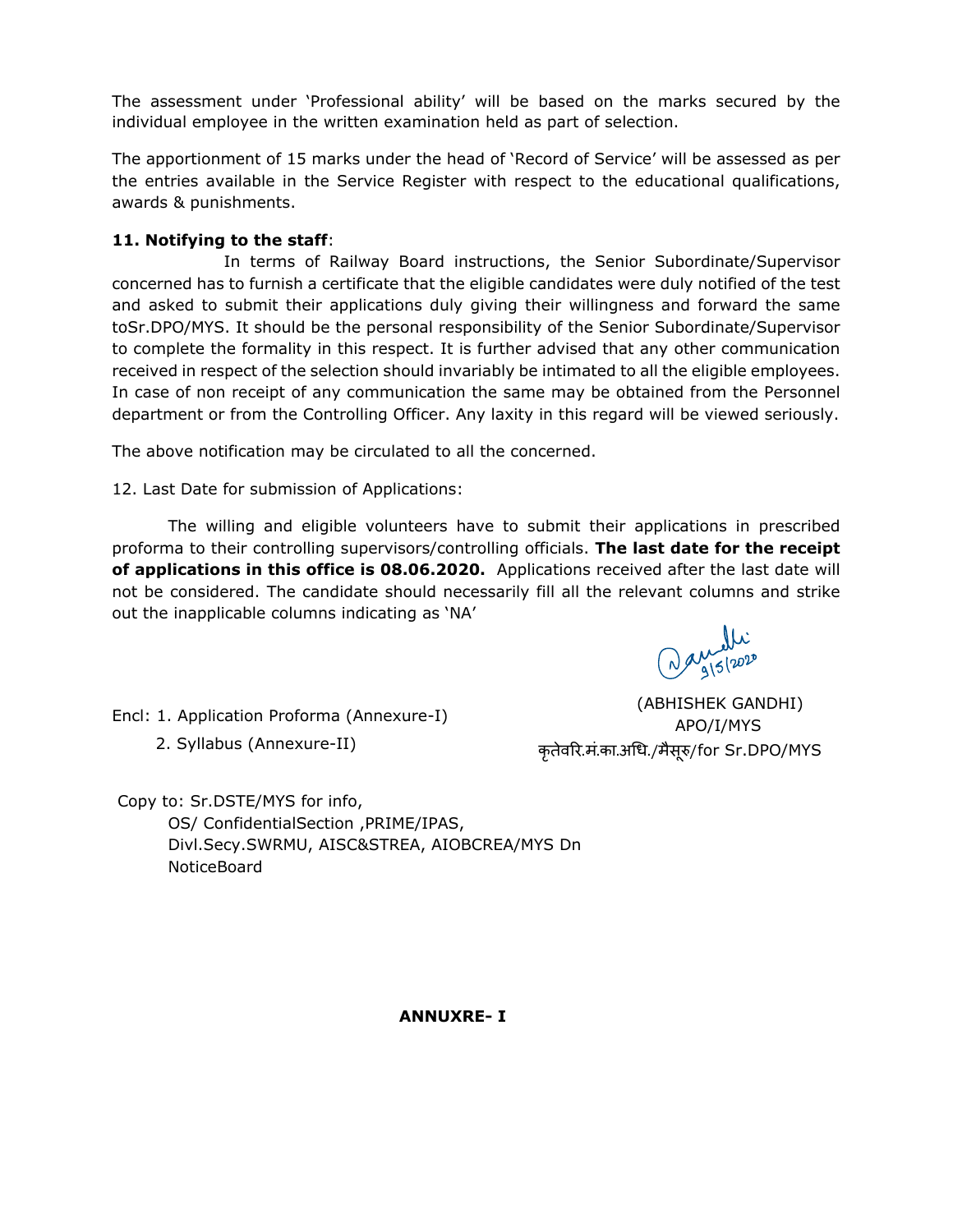(PROFORMA FOR APPLICATION FOR THE POST OF JE/TELE UNDER 20% LDCE IN S & T DEPARTMENT)

| 1. NAME OF THE EMPLOYEE                                                               |  |
|---------------------------------------------------------------------------------------|--|
| 2. PRESENT DESIGNATIOJN & STATION                                                     |  |
| 3.PF NUMBER/ NPS NUMBER                                                               |  |
| 4. BASIC PAY + LEVEL                                                                  |  |
| 5. DATE OF BIRTH                                                                      |  |
| 6. DATE OF APPOINTMENT                                                                |  |
| 7. WHETHER BELONGS TO SC/ST                                                           |  |
| 8. EDUCATIONAL QUALIFICATION                                                          |  |
| 9. TECHNICAL QUALIFICATION                                                            |  |
| 10. LANGUAGE IN WHICH DESIRED TO ANSWER<br>THE QUESTION PAPER FOR WRITTEN EXAMINATION |  |

(ENGLIS/HINDI)

I hereby declare that the particulars furnished above are correct to the best of my knowledge and belief.

> SIGNATURE OF THE EMPLOYEE OFFICE OF:

PLACE:

DATE:

Forwarded to Sr.DPO/MYS with reference to letter No.Y/P.608/IX/JE/TELE/LDCE dated 08.05.2020.

# SIGNATURE OF THE SUPERVISORY OFFICIAL WITH NAME & DESGN AND SEAL

PLACE:

DATE: